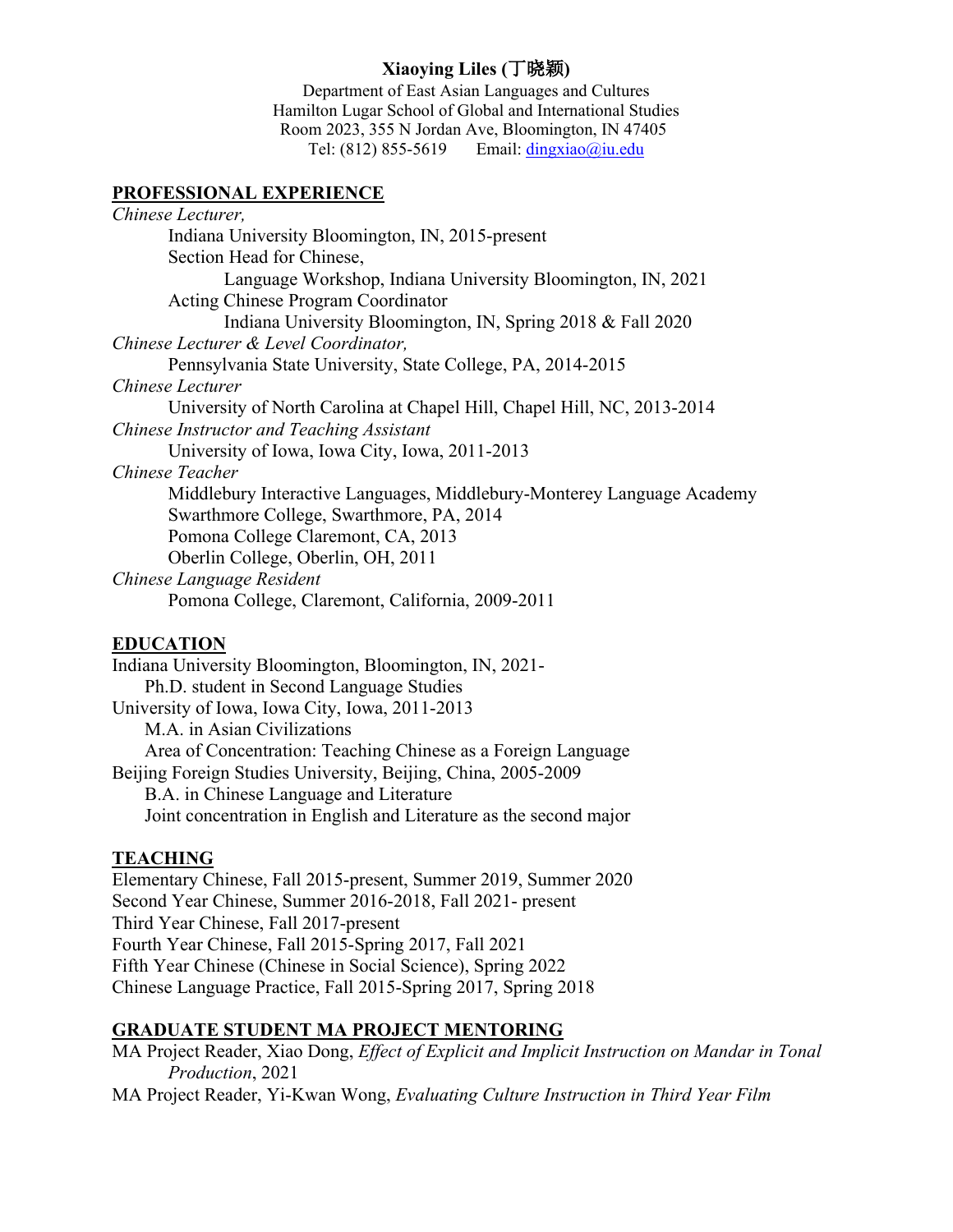*Discussion Class, 2020*

- MA Project Reader, Xiaomeng Li, *the Acquisition of Chinese Resultative Verb Complements by CFL learners*, 2019
- MA Project Reader, Yanting Li, *Developing A Blended Chinese Language Course for Advanced Beginners,* 2019
- MA Project Reader, Yun Wang, *Developing Authentic Materials for Novice-level and Intermediate-level Chinese Language Learners*, 2018
- MA Project Reader, Yongkai Wang, *A Comparative Study of Teaching Chinese as a Second Language in Secondary Schools and University*, 2018

MA Project Reader, Ying Sun, *A Study on Beginning Chinese Learners' Demotivation*, 2017

# **RESEARCH INTERESTS**

Second language phonology L2 Pragmatics Dynamic assessment of L2 development L2 Chinese speaking skills development Technology in language teaching

## **PUBLICATIONS**

Wang, B.-Y., Hsu, C.-C., Long, S., **Liles, X**. (2020). Designing Data-Driven Learning Activities for the Chinese as a Second Language Classroom. *Journal of Chinese Language Teaching*, *17*(3), 103-137

# **CONFERENCE PRESENTATION**

*"Fostering Pragmatic Awareness and Readiness: Self-deprecating Humor as a Compliment Response Strategy Among CFL learners' Online Peer Interactions"*

*Presenting at the Annual Conference of the Chinese Language Teachers Association, April 2022*

*"Maximizing engagement across different levels' CFL classes by using films in multi-domains -- Using "Lost, Found" as an Example"*

*Presented with Xiaorong Wang, Luo Yi Cai, at the Annual Conference of the Chinese Language Teachers Association, April 2021*

*"*檢視語言學習者和教師對語言誓約的認知及語言誓約對目標語使用之效益*" Presented with Tiao-Guan Huang, Chuan-Hui Weng, at the Annual Conference of the Chinese Language Teachers Association, April 2021*

*"Moving Towards and Beyond Advanced Level Using Debates" Presented with Yingling Bao, Chuan-Hui Weng, at the American Council on the Teaching of Foreign Languages, November 2019, Washington, DC*

*"Exploring the Use of Corpus-based Pedagogy in L2 Chinese Instruction" Presented with Ben Pin-Yun Wang, Shuishui Long, and Chan-Chia Hsu, at the Annual Conference of the Chinese Language Teachers Association, April 2019, Seattle, WA*

## "通过电影的差异性教学来理解文化多元性"

*Presented with Yea-Fen Chen, Yingling Bao, Jingjing Cai, Luoyi Cai, Celia Liu, Su-I Chen, Xiaorong Wang, Chuan-Hui Weng, at the Annual Conference of the Chinese Language Teachers Association, April 2019, Seattle, WA*

*"Fostering Global Competence through Tasks in a Flagship Summer Program"*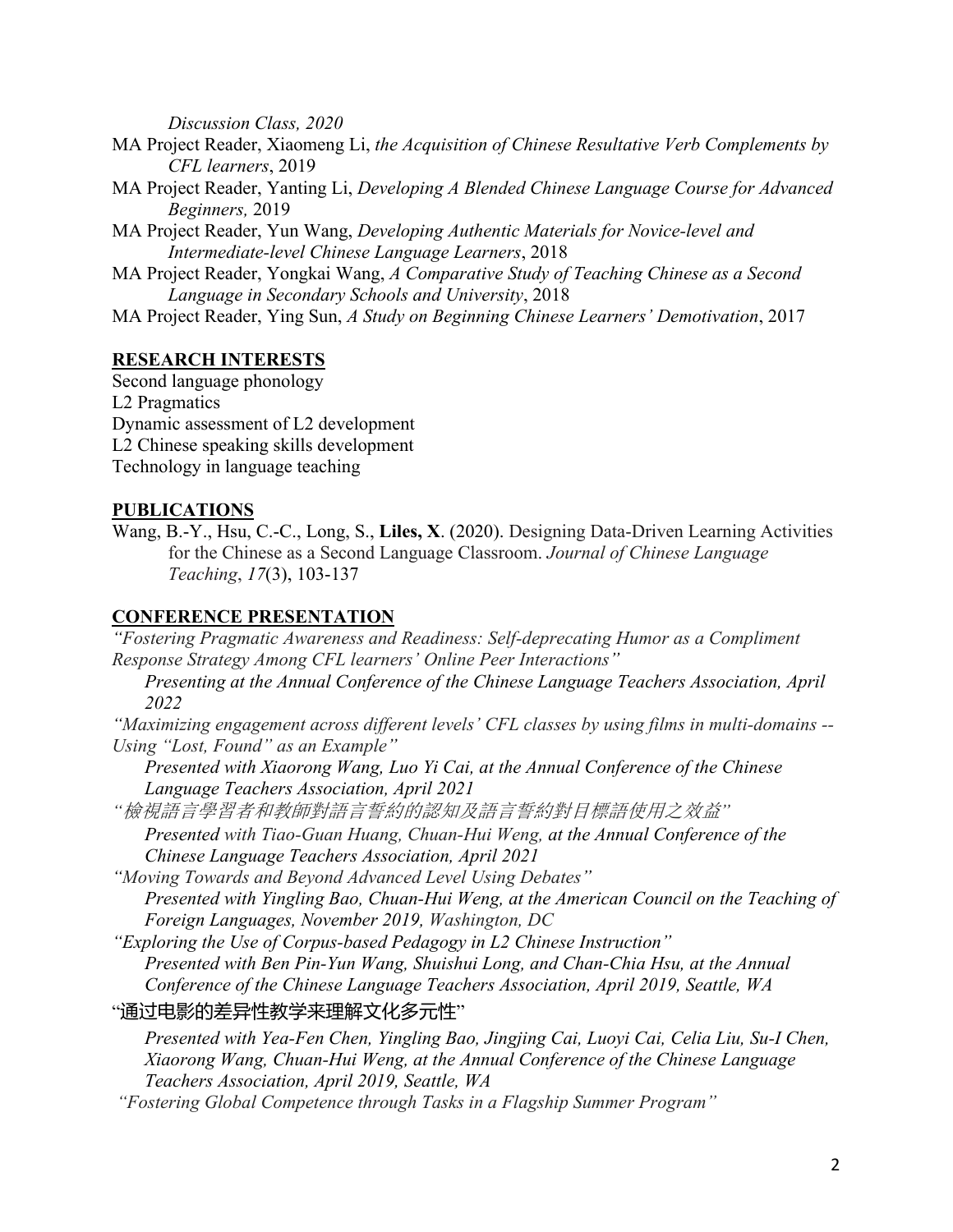*Presented with Yingling Bao, Chuan-Hui Weng, at the American Council on the Teaching of Foreign Languages, November 2018, New Orleans, LA*

- *"Improving CFL Learners' Multilateralism through Authentic Multimedia Texts" Presented with Sha Huang, at the National Chinese Language Conference, May 2018, Salt Lake, Utah*
- *"Develop Critical Thinking Skills for Journalism Chinese and Writing" Presented with Ming-Ying Li, at the Annual Conference of the Chinese Language Teachers Association, April 2018, Herndon, Virginia*

*"Using the flipped method to provide targeted CFL training across levels" Presented with Henghua Su, Yingling Bao, at the Third of International Forum on Linguistics and Chinese Education, Oct 2017, University of Norte Dame, Norte Dame, IN*

- *"Flipping Out of the Box: Content, Modules & Assessment in Chinese Learning" Presented with Ming-Ying Li and Ying Feng at the American Council on the Teaching of Foreign Languages, November 2016, Boston, MA*
- *"Teaching Chinese Culture at advanced level: Multimedia, Collaboration and Comparison" Presented with Sha Huang and Bo Sun, at the National Council of Less Commonly Taught Languages, April 2014, Chicago, IL*

# **TEACHING PROJECTS**

*Participant, Chinese Flagship Culture Initiative: Culture Learning in Transregional Context* Chinese Flagship Center, Indiana University Bloomington, 2021- present *Participant,* Flagship Culture Initiative: *Culture Learning at the Advanced and Superior Levels in Transnational and Transregional Contexts* Chinese Flagship Center, Indiana University Bloomington, 2017 *Individual Contractor, Mango Creative Movie Project* Mango Languages®, Farmington Hills, Minnesota, 2013 *Participant, Hahn Projects in Innovative Teaching with Technology* Pomona College, Claremont, California, 2011

# **PROFESSIONAL DEVELOPMENT**

**Graduate courses recently completed**

*Part-time graduate student, SLST-S600, Statistics for Language Science, FA21 Part-time graduate student, SLST-S632, Current Issues in SLA Research, FA21 Non-degree graduate student, SLST-S660, Contrastive Discourse, SP21 Non-degree graduate student, SLST-S525, Second Language Acquisition, SP20 Non-degree graduate student, SLST-S514, English Pronunciation, FA19 Non-degree graduate student, SLST-S555, Language Testing, FA19 Non-degree graduate student, SLST-S512, Second Language Phonology, SP19 Non-degree graduate student, LING-L555, Programming for Computational Linguistics, FA18*

## **Professional workshop recently attended**

*Participant, Writing Guidelines Familiarization Workshop by the American Council on the Teaching of Foreign Languages, 2019 Participant, Learner-centered Activities in and outside of the Classroom,* Center for Language Excellence, Indiana University Bloomington, 2019 *Participant, ACTFL OPI Familiarization Workshop,*